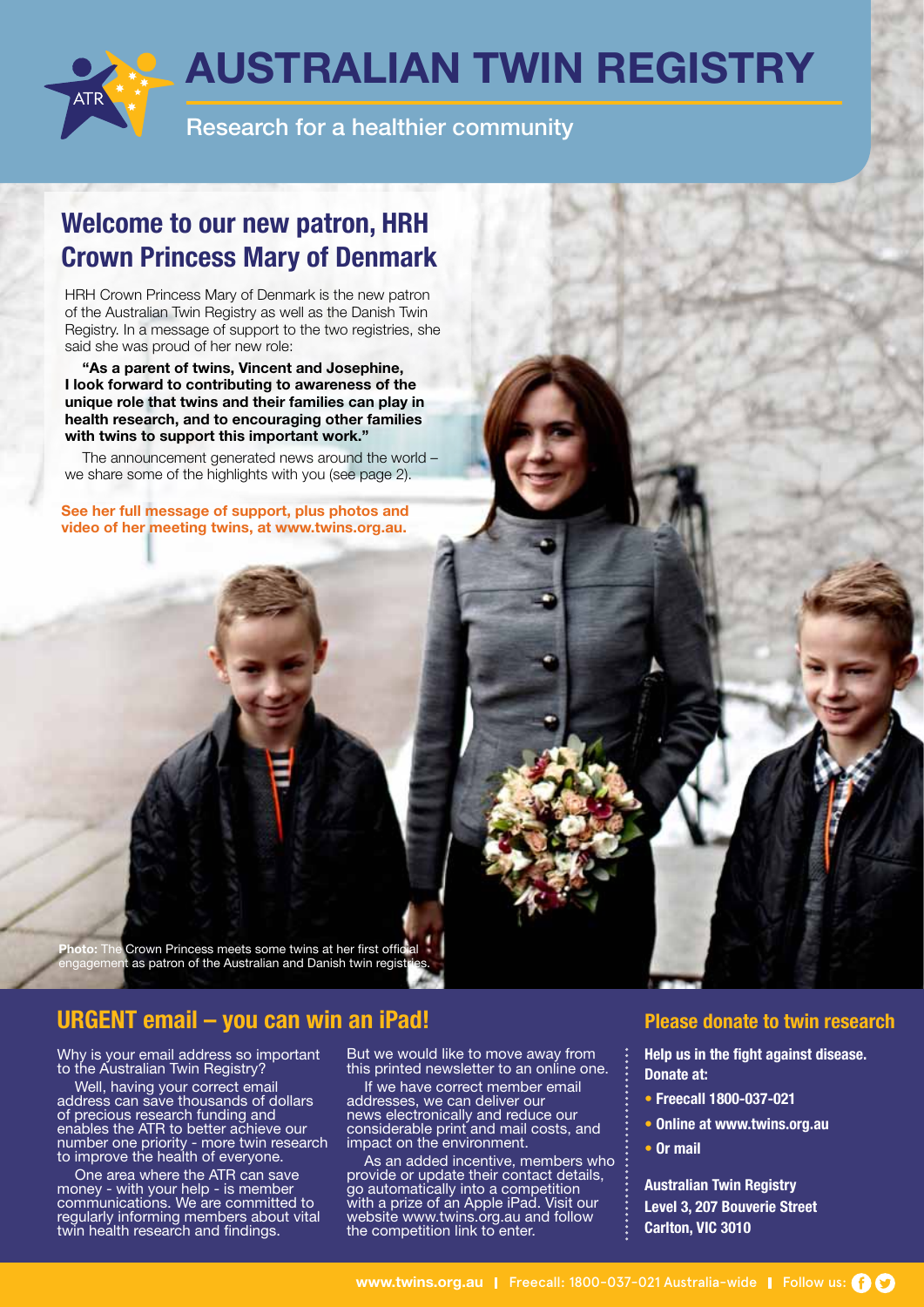# Twin union for ACTU President

ACTU president Ged Kearney is used to the spotlight but was happy for attention to be focused on another high-profile mother of twins when she visited the ATR for the first time recently.

Ged attended the Melbourne media event to announce the ATR's new international patron, Princess Mary. Like the Crown Princess, Ged is a mother of twins and is providing her support to twin research. She has become one of the ATR's Australian ambassadors.

According to Ged, she is excited about her new role as an ATR ambassador as it combines her greatest passions with supporting a cause close to her heart.

As a former health care professional and the mother of twins, she hopes to combine these experiences with her national profile to give back to the multiple-birth community and twin research.

Long-time ATR supporters, Ged and her twins joined their first twin study looking into genetic factors in epilepsy in 1997. More studies were to follow, investigating such diverse subjects as twin social behaviour, diet and bone mass, and Attention Deficit Hyperactivity Disorder.

 "As a mother of twins, I know that twins are special and it has been very rewarding to give back something that is unique to our family to improve the lives of others," says Ged.



**Photo:** ACTU president, Ged Kearney, with her twins Bridget and Alexandra.



**Photo:** Junior ATR members in Melbourne wave the flags of Denmark and Australia to show the twin allegiances of their new patron.

# **New ATR patron generates world news**

ATR members shared in the excitement when Her Royal Highness Crown Princess Mary of Denmark was recently announced as the new patron of the Australian Twin Registry and of the Danish Twin Registry.

The ATR's Facebook lit up with hundreds of messages of support from excited ATR members and the registry's website was inundated as people viewed photos and video of the princess enjoying her first official outing in her new role and meeting twins in Denmark.

ATR twins also appeared centre-stage at a huge media event held at the registry's head office in Melbourne to announce the princess's patronage and to highlight twin research.

"Everyone was thrilled about the princess's involvement," said Daniela



**Photo:** ATR director, Professor John Hopper, presented toy twin platypuses to the Crown Princess as gifts for her twins.

Ahimastos, a twin and ATR member who spoke to the large media contingent. "She has raised awareness of twin research to a whole new level."

**The Crown Princess hopes to f**<br>Prince **combine her interests in health and scientific research, with her experience as a mother of twins, to contribute to raising awareness of twin research globally."** 

- ATR Chair, Vince Pollaers.

According to ATR Chair, Vince Pollaers, the Crown Princess is a fantastic ambassador for twin research.

"The Crown Princess's patronage is also a vote of thanks to all of our twin volunteers, and acknowledgement of the important contribution they make," he said.

**Find out more about the princess's patronage at www.twins.org.au.**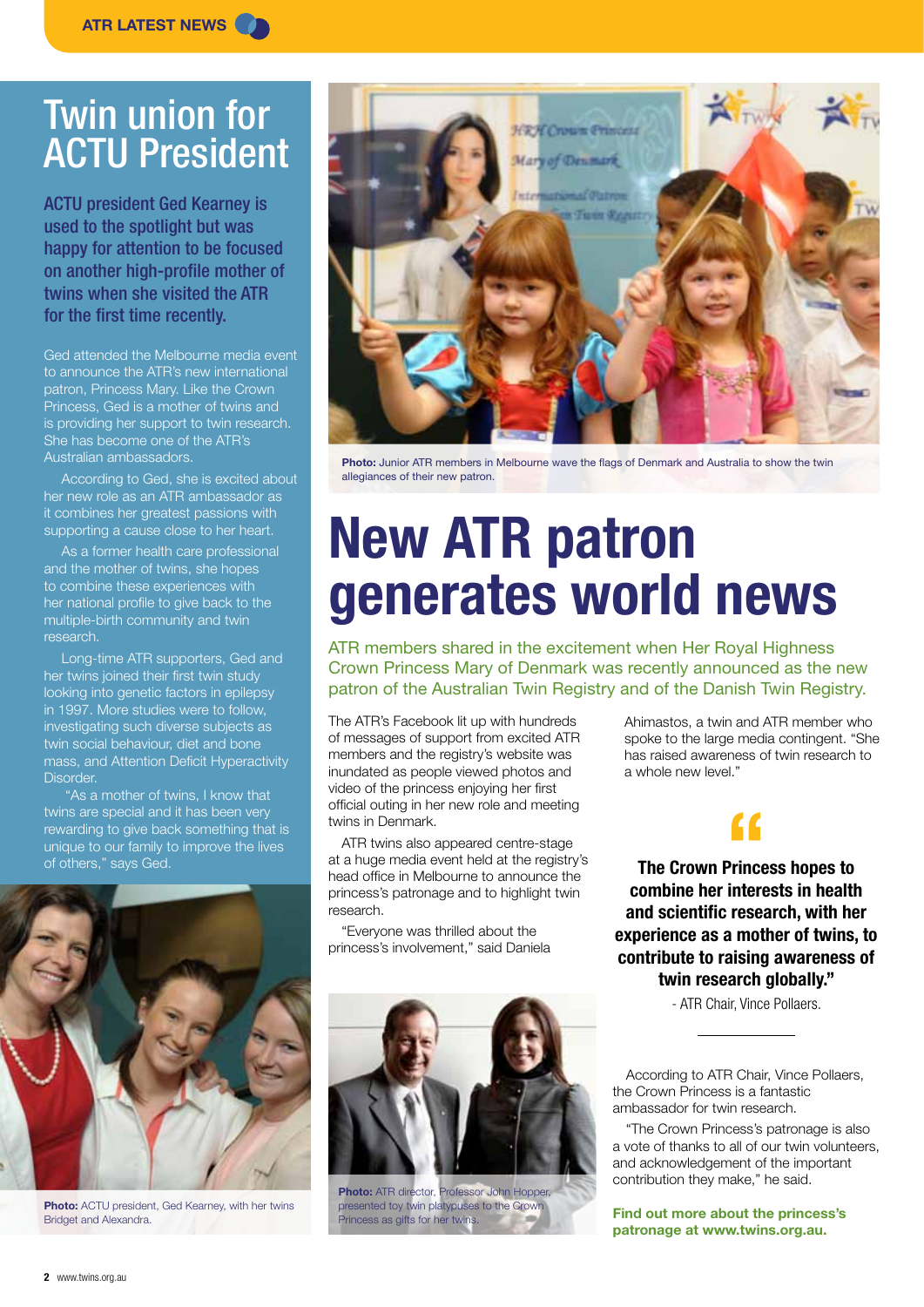

**Photo:** ATR twins participate in the NAPLAN study – see story on right.

# **Twin research of the future**

The ATR is launching one of the biggest national initiatives in its 30-year history to streamline services to its key supporters – twin members and researchers.

Every active ATR member, or over 70,000 twins, will be invited to participate in the *Australian Twins Health and Lifestyle Questionnaire.* 

According to ATR director, Professor John Hopper, the questionnaire is designed to increase understanding of our members' health and lifestyle plus enable more and broader twin research.

"With more information, we can streamline our services to members. enhance their study experiences, keep our costs down, and support even more vital health research," he explains.

The roll-out of invitations begins mid 2013 and Professor Hopper encourages all members to complete the questionnaire.

"This is one of the most important initiatives in our history and the outcome will shape the ATR for future generations.

"With this information we can stimulate new research into areas of importance to our members and to the wider Australian community," he says.

Here are some answers to possible member questions:

### *When does it begin?*

Invites will begin being mailed and emailed to members from mid 2013. But it may take up to 18 months for every member to receive an invite. The ATR is staggering the project over time to enable it to process the incoming new information while ensuring regular services are maintained.

### *What does it involve?*

You will be invited to answer an online questionnaire that takes about 30 minutes. Questions will relate to your health, lifestyle and family e.g. education, ethnicity, and medical conditions such as cancer, back pain and heart disease. *What will be the benefits for* 

### *members?*

Researchers can conduct more vital research with flow-on benefits for members. For example, we can reduce the burden of time on members by ensuring repeated questions are not asked by different researchers (e.g. place of birth, ethnicity, zygosity). We can also reduce unnecessary study approaches to ineligible members (e.g. researchers interested in a particular disease can approach already-known twins with this condition).

**Learn more at www.twins.org.au or join us on Facebook and Twitter for regular updates.**



**Join us at www.facebook.com/ AustralianTwinRegistry or https://twitter.com/TwinsATR**

# **Connect on Facebook**

Where in the world might you meet over 3000 other twins, their families and friends in the one place at the one time? That would be the ATR's Facebook page!

Join us for stories about twin health research around Australia and the world, interesting twin profiles, twin festivals and special events, twin parenting issues, and much more.

# **Twins urgently needed for new studies**

Identical and non-identical twins are urgently needed to join new health studies commencing around Australia. Please join in and help in research that benefits everyone at www.twins.org.au or freecall 1800-037-021.

#### NAPLAN

A nationwide study of the genetic and environmental factors that influence how well a child performs in the National Assessment Program: Literacy and Numeracy (NAPLAN). Open to: any twin who has sat a NAPLAN test in the past, or will be completing the test in 2013 or 2014.

#### Impulsive/compulsive behaviours

This study aims to gain a greater understanding of the extent to which genetics, shared environment and unique environmental factors explain why people differ in these types of behaviours. Open to: all adult twin pairs, aged 18–55 years and able to complete an online questionnaire.

#### Causes of autism

This study aims to provide new knowledge about the causes of Autism Spectrum Disorders, in particular the influence of early life environment, genes and epigenetic gene switches. Open to: twin pairs aged 2-14 years, in which one or both twins have had a diagnosis of an Autism Spectrum Disorder.

#### Why do some people consume excess fat?

This study aims to identify why some people consume excess fat by asking twin pairs to take part in a 12 week program where one twin has a high fat diet and the other a low fat diet. Open to identical and non-identical twins, aged 16 years and over, who can attend Deakin University Sensory Laboratory in Melbourne.

### Bone health and anti-epileptic drugs

This study is examining if the use of anti-epileptic medication affects the bone health of young people. Open to: twin pairs (and triplets) aged 5-18 years of the same gender, able to attend Royal Children's Hospital Melbourne, where one twin (or same sex sibling within a 2-year age range) is taking anti-epileptic medicine and the other isn't.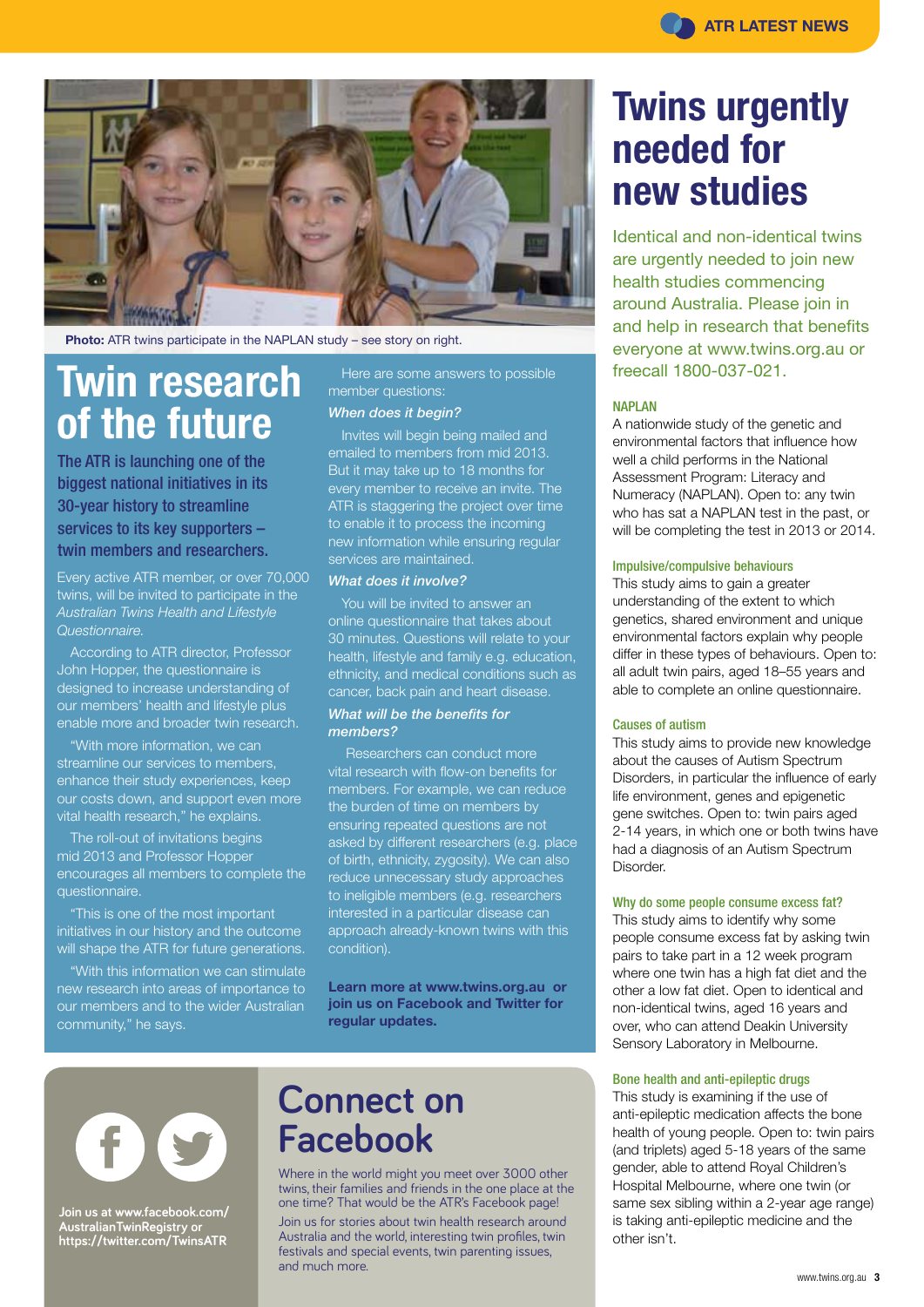



# **Australia's biggest twins festival ever!**



**Thanks to our 2012 festival partner, the Australian Multiple Birth Association, and the following festival gold sponsors:**



It is an experience like no other – seeing thousands of identical and fraternal twins join together for one big celebration. We share the highlights of Australia's biggest ever festival for twins and reveal the date for an even bigger event in 2015.

People can be forgiven for seeing double – or even triple – vision when attending the 2012 Twins Plus Festival.

The festival held in Melbourne in March brought together a record 3000 twins, families and friends as well as highernumber multiples with many sets of triplets attending.

It was a day to celebrate all-things-twins and they came in all shapes and sizes – identical twins posing in matching outfits, fraternal twins celebrating their similarities and differences, and twins of all ages from newborn babies to the oldest set of twins aged 83.

Highlights included appearances by celebrity fraternal twins, Isabella and Sofia Bliss, from Channel 10's *Junior Masterchef* and identical twins, Laura and Emily Sayers, from Channel 9's *The Block*. It seems twins love to be photographed with the all-in group photo drawing a big crowd.

As you would expect at a twins festival,



As a co-organiser of the event, the Australian Twin Registry attended in force with displays and twin researchers on hand to talk about their studies, and zygosity testing for twins who were unsure if they were identical or not.

*Show*.

"It was an amazing day with twins relishing the chance to meet other twins, and immersing themselves for the day in the special experience of being a twin," ATR director, Professor John Hopper said.

**just keeps getting bigger The festival f**<br>**()**<br>**c** festi<br>**s** getti **and better. There is nothing like it anywhere else in Australia."** 

- ATR Director, John Hopper.

**See more festival photos and an entertaining video of the day at www.twinsfestival.com.au**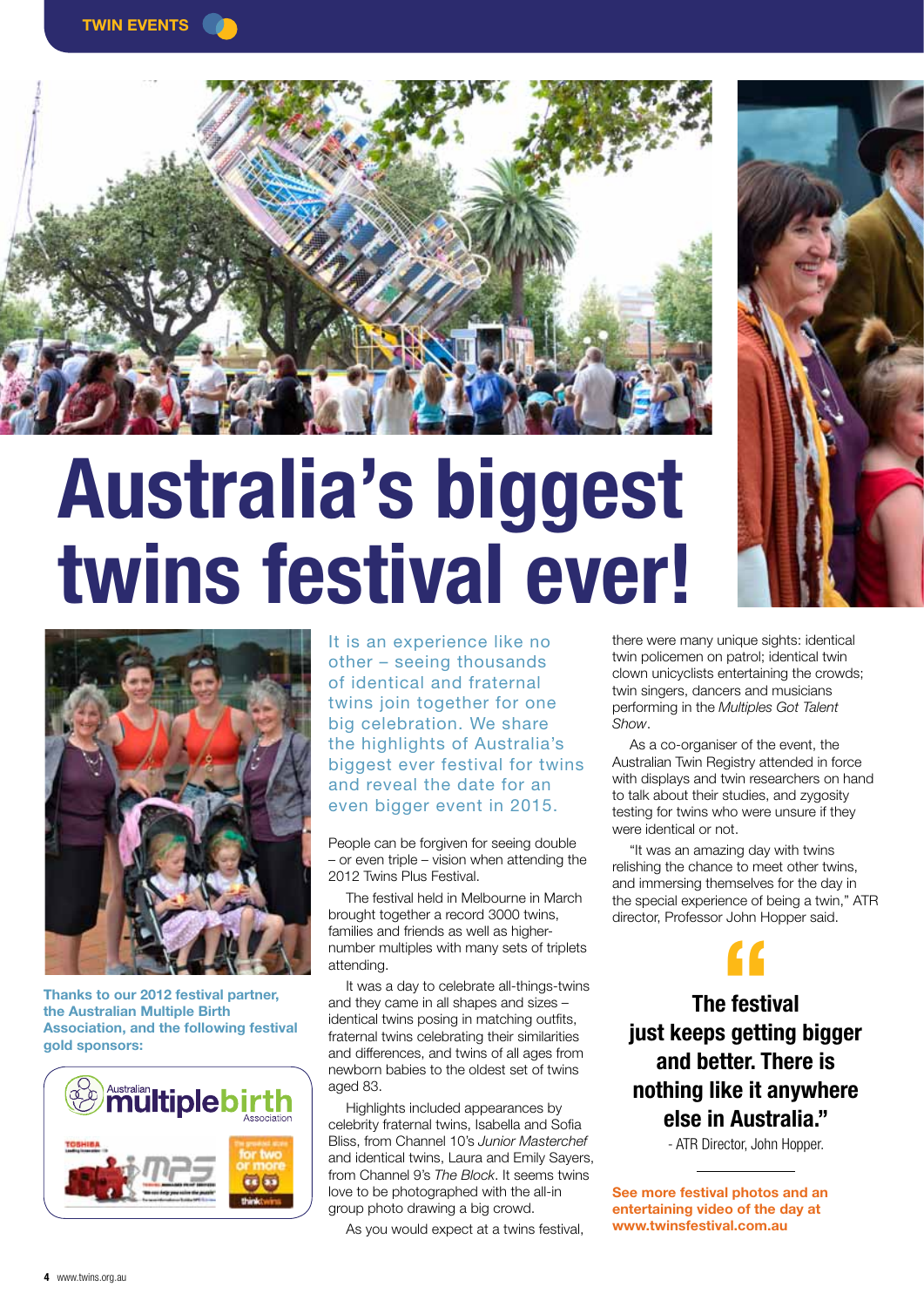



**Photos:** Celebrity twins, Isabella and Sofia Bliss, from Channel 10's Junior Masterchef meet some fans at the festival.



# **Volunteer for an experience of a lifetime!**

Planning is already underway to present the best ever Twins Plus Festival in 2015. Volunteers are needed to contribute their ideas, experience and skills to creating an unforgettable event.

You can help from anywhere in Australia. Prior relevant experience or skills may be helpful but are not necessary. All you need is enthusiasm and we'll help you with the rest! You'll join a fun and friendly multi-skilled team who pitch-in together to get the various jobs done. Find out more at www.twinsfestival.com.au.

# **Unmissable 2015 Twins Plus Festival**

Not about to rest on their laurels after the last record breaking twins festival, organisers have already launched the date of the next Twins Plus Festival and are promising an "unmissable" experience.

Note the date down for your 'bucket list' for 2015: **Sunday 22 March 2015** at Melbourne's Caulfield Racecourse. See the fresh new-look website **al.com.au** and find out about the big plans for the 2015 festival.

"This is going to be our best festival planning committee, Ann Marie Harli. "2015 will see many new additions to the program to surprise and delight patrons.

interstate. Plan to visit Melbourne in spend a couple more days exploring this wonderful city and surrounds."

already making their plans. ATR members and NSW twins, Phillip and Stuart Daniel, travel from Port Stephens the world.

festivals. They are like nothing else common as twins and it is great to

"Once you go to one, you go back again and again as they are so

Mother of twin toddler boys and ATR member, Melissa Kirkwood, brought the whole family from Brisbane to Melbourne for the last festival.

"It's such a unique opportunity and we didn't want to miss out," she the competitions were the favourite part of our day. Our little boys were DNA-tested and found out they were identical!"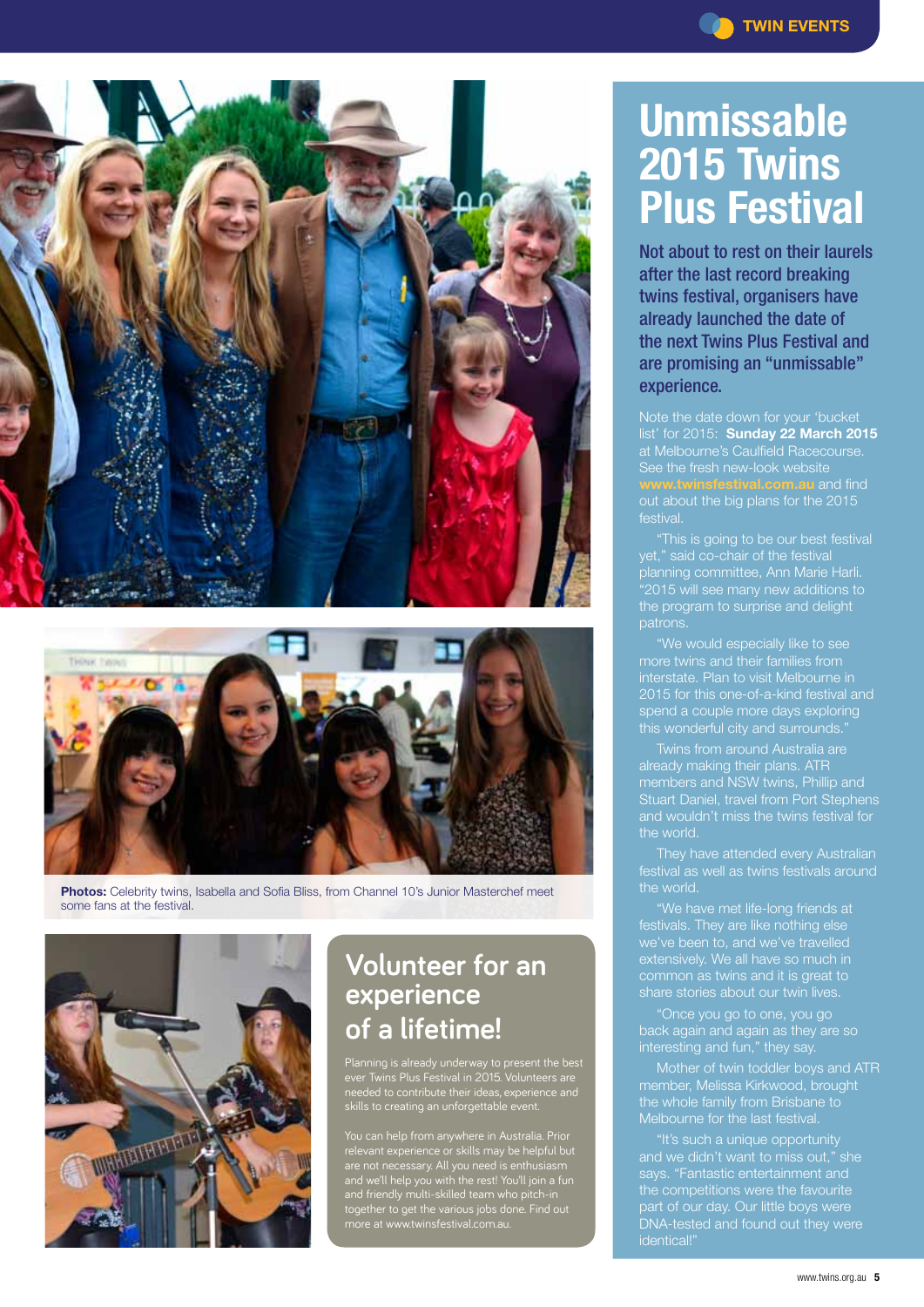# Twins power brain research

Do you bounce back easily from adversity or do you struggle emotionally? It seems how you respond to life's difficulties may be partly explained by your genes.

With the help of ATR twins, researchers at the Brain Dynamics Centre at the University of Sydney's Westmead Millennium Institute of Medical Research are analysing the part of nature versus nurture in emotional wellbeing.

Is it your genes that determine how resilient you are, or is it something in your upbringing or life experiences, perhaps a particular event as a child or during adulthood?

Initial findings show genetics contribute more to how some brain regions work over others. It seems genetics play a bigger role in the cortical brain functions, such as the frontal cortex, which are associated with more controlled emotional processing and coping behaviours.

In contrast, our environment or life experiences influence the sub cortical regions of the brain, responsible for the automatic, non-conscious processing of innate danger cues. This is often called the 'fight versus flight' response.

Significantly, results from this early research indicate that we can change our automatic responses with help and training, and this can benefit our ability to cope with stress.

The study is next conducting brain training exercises with twins to assess if this can improve their emotional resilience and wellbeing.

Ultimately, it is hoped to better understand which factors protect someone from becoming mentally ill.





# **Double incidence of fainting**

### Research has found that identical twins are nearly twice as likely to both faint compared to non-identical twins.

A recent twins study by the University of Melbourne and Austin Health has revealed that a complex interplay of genetics and environmental factors can trigger this condition.

Fainting, also called vasovagal syncope, is a brief loss of consciousness when your body reacts to certain triggers, such as experiencing heat, pain, distress, anxiety, hyperventilating or the sight of blood.

Around 25 percent of the population faint at some time in their life. While fainting is normally a very mild condition, it can cause blackouts and dizziness and can be confused with epilepsy.

According to the study author, Professor Sam Berkovic, the mechanisms of fainting are poorly understood.

"This study is helping us to better understand the genetic and environmental mechanisms behind fainting, and will contribute to improved treatments for those who suffer frequent fainting attacks as well as improving diagnosis," he said.

In his study involving 51 ATR twin pairs, identical twins reported more episodes of fainting and environmental triggers to fainting than fraternal or non identical twins. Identical twins were more likely to both experience fainting associated with typical triggers than fraternal twins.

The frequency of fainting in non-twin relatives was low, suggesting that the way fainting is inherited is usually not by a single gene.

"Our results suggest that, while fainting appears to have a strong genetic component, there may be multiple genes and multiple environmental factors that influence the phenomenon," he said.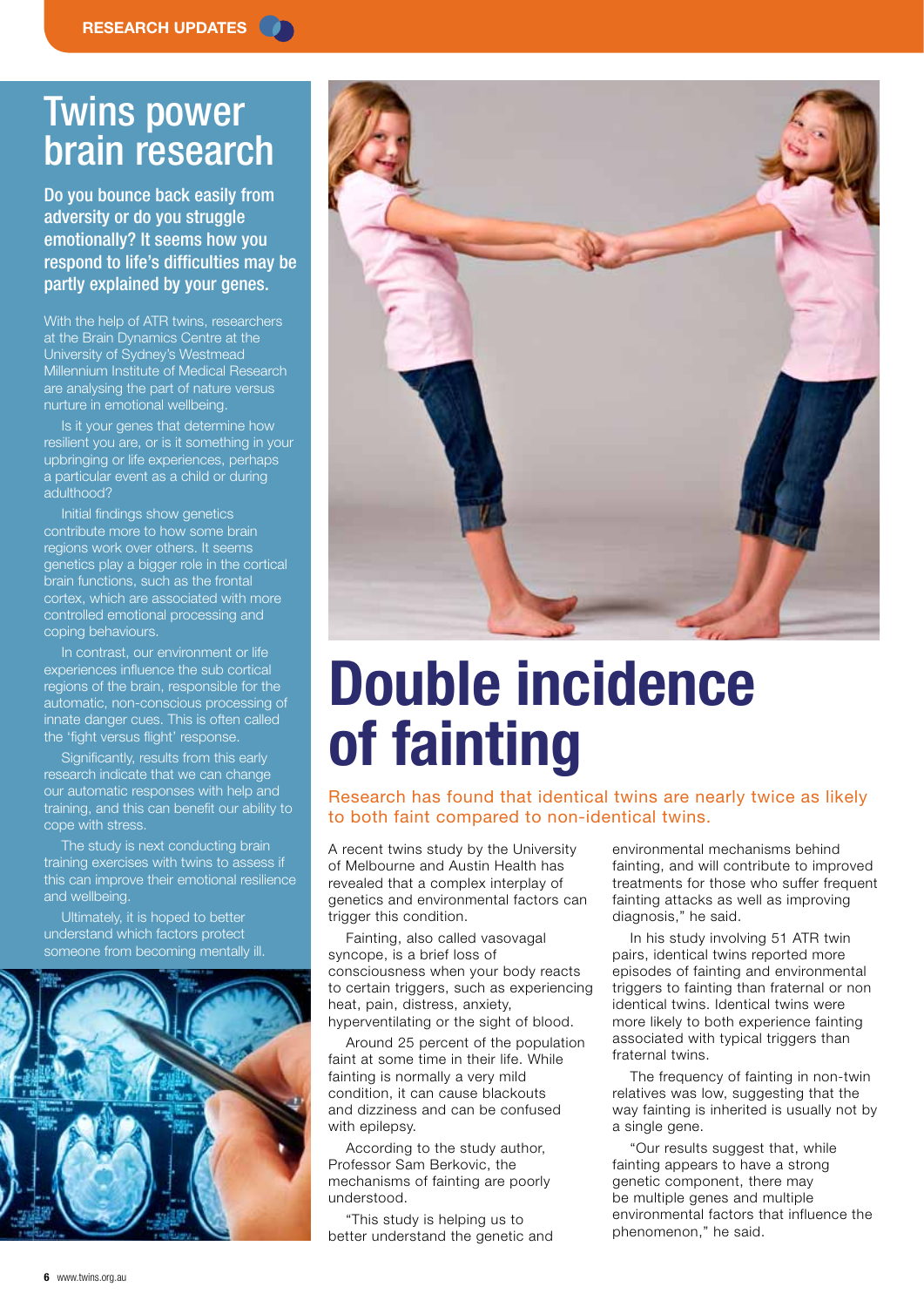# Twins give food for thought

Twins are helping researchers to unlock why some people crave fatty food more than others, and the link to weight gain and obesity.

We know a high intake of fatty food can lead to weight gain and obesity, a condition with serious health consequences including cardiovascular disease, cancer and type 2 diabetes.

Researchers at Deakin University's Centre for Physical Activity and Nutrition Research in Melbourne have already found that some people are less sensitive to the taste of fat i.e. they are less able to detect fat in foods. They consume more fatty

foods and weigh more than those who are more sensitive to the taste of fat.

With the help of twins, researchers are now seeking to better understand whether it is genetics, or the environment in which a person lives, that influence dietary fat intake.

The first stage of this study saw 50 ATR twin pairs visit Deakin University's sensory laboratory to taste a range of different foods and to answer questions about their eating habits and food preferences.

Initial findings indicate that the complex interplay of a person's taste receptors, hormonal factors, sense of fullness, and preference for high fat foods may lead to consuming excess fat.

Researchers wish to examine these ideas further through a new twin study, and are asking twin pairs to take part in a 12 week program where one twin has a high fat diet and the other a low fat diet. It is hoped these findings will contribute to improved treatments for weight gain and obesity.

**Learn more about this study and register your interest at our homepage or freecall 1800-037-021.**





**Photo:** ATR ambassadors, Emily and Laura Sayers, taste different foods with researcher, Professor Russell Keast.



**Photo:** Identical and non-identical twins are helping in research to solve the puzzle of growing pains.

# Solving the puzzle of growing pains

Growing pains have long been the subject of speculation and research, and this childhood condition continues to puzzle. The Pain Research Unit at Sydney Children`s Hospital is unravelling some of the mystery of this condition with the help of nearly 3000 ATR families.

The condition is characterized by periodic and irregular pains in both legs, and often the arms, usually occurring during the night. Interestingly, it doesn't lead to significant limitation in activity or limping during the day.

"Growing pains are common in childhood, especially in the age range from three to 12 years, peaking at four to six years," says the study's chief investigator, Professor David Champion. "Up to 30 percent or more children experience this disorder for at least three months.

 "Growing pains are also associated with headaches and recurrent abdominal pain, the most common pain disorders of young childhood," he says.

The researchers found there is also a connection between growing pains and restless legs syndrome – and that there appears to be a genetic component to them.

Restless legs syndrome is a disorder of the nervous system affecting sleep with symptoms including unpleasant sensations, even pain, in the legs when at rest and accompanied by an urge to move them. The disorder is more common in adults with 10 to 15 percent affected, compared with two percent of children and adolescents.

The link between the two disorders has prompted researchers to extend their studies to investigate common pain conditions during childhood which occur without an obvious reason, known as *functional pain disorders* e.g. migraine, headaches, recurrent abdominal pain, growing pains and some types of back-pain.

It seems that functional pain disorders may run in families, and they can occur in association with each other. There is evidence that these disorders, particularly in combination, predict risk of chronic pain in adolescence.

Thanks to the ATR families who have contributed to this ground-breaking study.

**Learn more about this study and register your interest at our homepage or freecall 1800-037-021.**